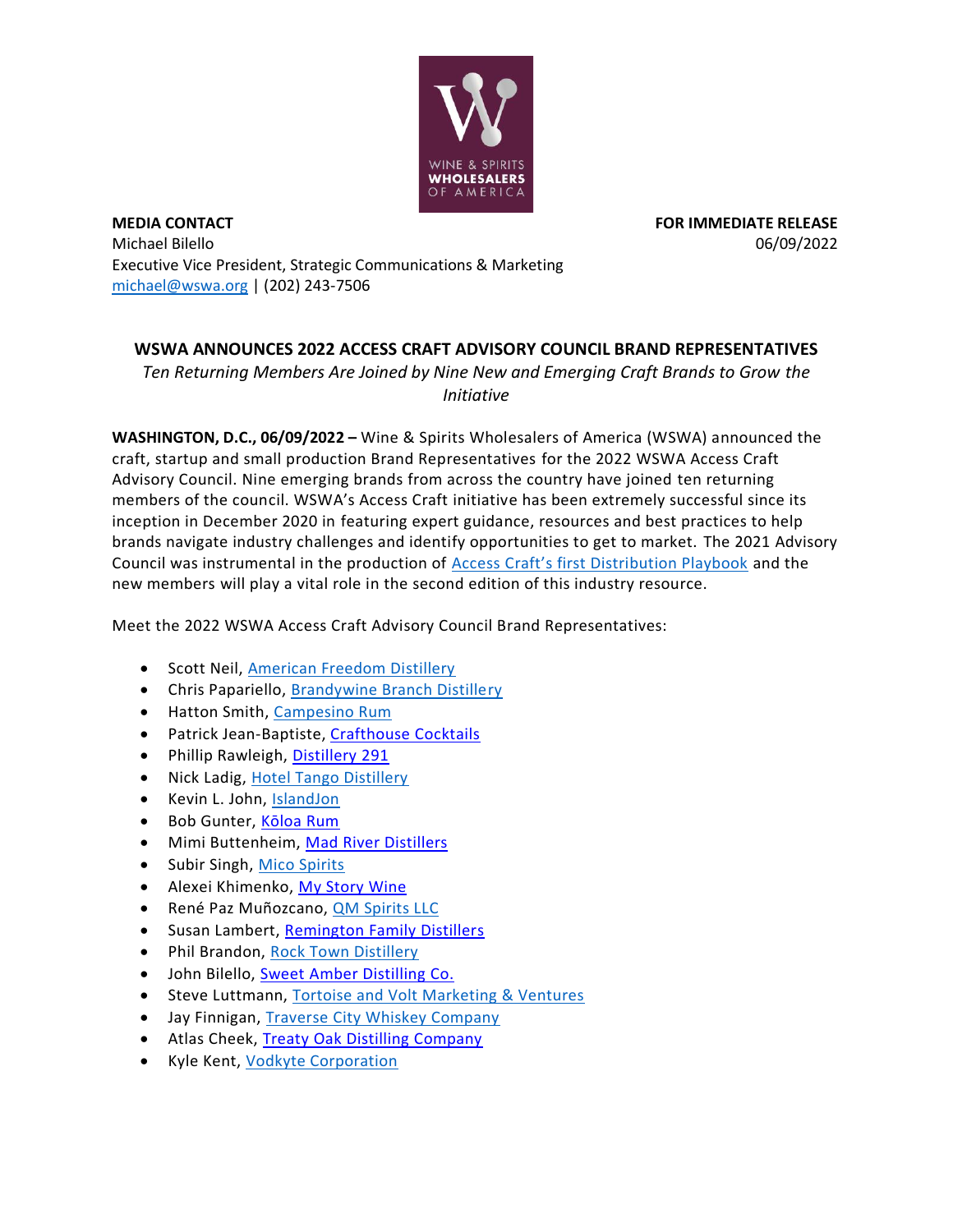"Since winning WSWA's 2021 Brand Battle Championship and being accepted into WSWA Access Craft initiative, Campesino Rum has benefitted greatly from the opportunity to connect with thought leaders from the distribution tier," said **Hatton Smith, Founder and President of Campesino Rum**. "Access Craft is true to its name by giving independent brands a chance to gain valuable access into a world where prior, it was extremely difficult to make these connections and access marketplaces. We are looking forward to continuing to build relationships within the industry through WSWA Access Craft, particularity in person with the 2023 WSWA Access LIVE tradeshow and exposition event."

"I´m honored to be a member of the WSWA Access Craft Advisory Council. I am excited to bring a new generation of small batch, handcrafted spirits to the marketplace," said **Rene Paz, Managing Partner, QM Spirits.** "I am excited to share my experience, full of ups and downs, as an active part of the spirits industry. This is the dream of any spirits entrepreneur."

"I'm honored to represent Hotel Tango Distillery on the WSWA Access Craft Advisory Council this year along with some other industry leaders I really respect," said **Nick Ladig, President, Hotel Tango Distillery**. "It is patently challenging to grow a spirits brand from scratch in this industry without having incredibly deep pockets or built-in relationships. I look forward to using the familiarity gained over the years at Hotel Tango to help develop the landscape and increase access for fellow producers while lifting the industry up as a whole."

"I'm excited to be chosen as a Brand Representative for the 2022 WSWA Access Craft Advisory Council. It's a special opportunity to learn from industry leaders across the three-tier system and discuss my most pressing challenges with industry-insiders who have seen it all before," said **Kyle Kent, Chief Operating Officer, Vodkyte.**

"I am honored to have been chosen to the WSWA Access Craft Advisory Council and I look forward to working on the team to help move forward the craft spirit category in the U.S. market," said **Chris Papariello, President and Board Member, Brandywine Branch Distillers.** "Brandywine Branch Distillers is located in Chester County, Pennsylvania. Our philosophy is rooted in radical curiosity, bold experimentation, and love for one-of-a-kind experiences. Resurgent is our whiskey brand that is enjoying incredible success in our home state and we will soon have enough product to fill the need outside of Pennsylvania."

"I'm honored to be part of the WSWA Access Craft Advisory Council and to share my learnings and best practices from twelve years as a leading craft distillery," said **Phil Brandon, President, Rock Town Distillery**. "I also look forward to having the opportunity to learn from others. It's true that helping others to succeed is the fastest way to achieve your own success and I look forward to accomplishing that with Access Craft."

## **About Wine & Spirits Wholesalers of America**

WSWA is the national trade association representing the distribution tier of the wine and spirits industry, dedicated to advancing the interests and independence of distributors and brokers of wine and spirits. Founded in 1943, WSWA has more than 380 member companies in 50 states and the District of Columbia, and its members distribute more than 80 percent of all wine and spirits sold at wholesale in the United States.

To learn more, please visit [www.wswa.org](http://www.wswa.org/) or connect with us on [Facebook](https://www.facebook.com/wswa/) or [Twitter.](https://twitter.com/WSWAMedia?ref_src=twsrc%5Egoogle%7Ctwcamp%5Eserp%7Ctwgr%5Eauthor)